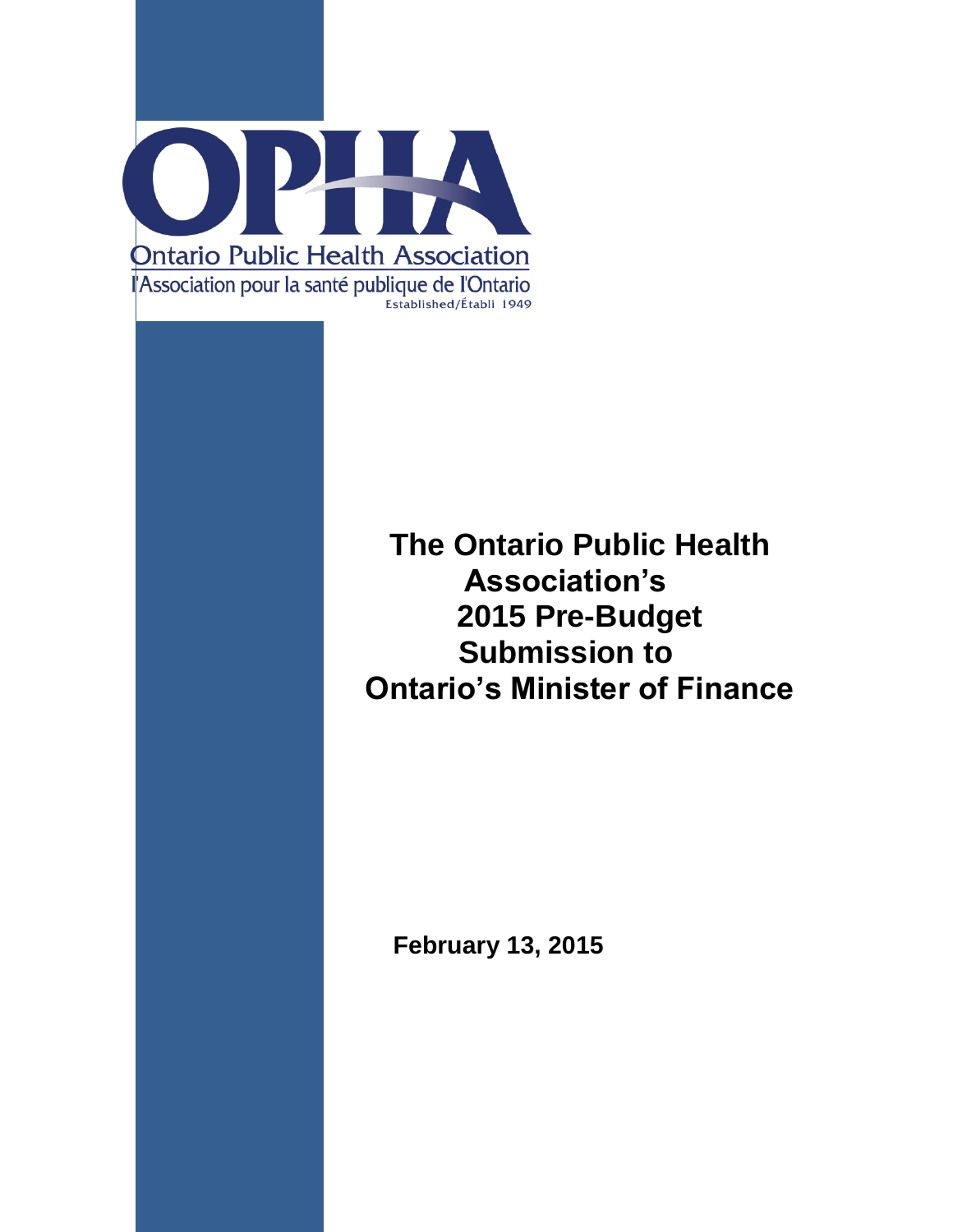

## **Overview:**

The Ontario Public Health Association (OPHA) applauds the Ontario Government's commitment to being activist leaders in building a prosperous, fairer and healthier Ontario. OPHA has a long history of sharing these goals and believes they can be achieved by creating the conditions for healthy individuals and communities and by reducing economic disparities. As former TD Bank President Ed Clark has concluded, the growing income gap is not just unfair, but corrosive to society.<sup>1</sup> Less apparent is how it is also contributing to increased health care costs.

We recognize the government's concern about fiscal prudence. Placing more emphasis on creating a healthier population will contribute to Ontario's prosperity, generate health care savings, and achieve our shared goal of creating a fairer society.

Our non-profit organization brings together a broad spectrum of groups and individuals concerned about people's health – from the various disciplines in public health, health care, academic, non-profit and private sectors.

We welcome the opportunity to convey the views and recommendations of our members about ways to create a fairer society, improve health and wellbeing and save health care costs. These measures can also contribute to growing the province's economic prosperity and reducing the deficit.

# **Recommendations:**

OPHA urges the government to consider the following recommendations:

- 1. Adopt Health-in-all-Policies Legislation
- 2. Maintain and Enhance Laws, Regulations and Investments in Health Promotion, Protection and Prevention
- 3. Set Targets for Ontario's Poverty Reduction Strategy
- 4. Support a Shift to Wellness and the Creation of a Provincial Wellness Strategy

More details about these recommendations and the rationale are outlined on the following pages.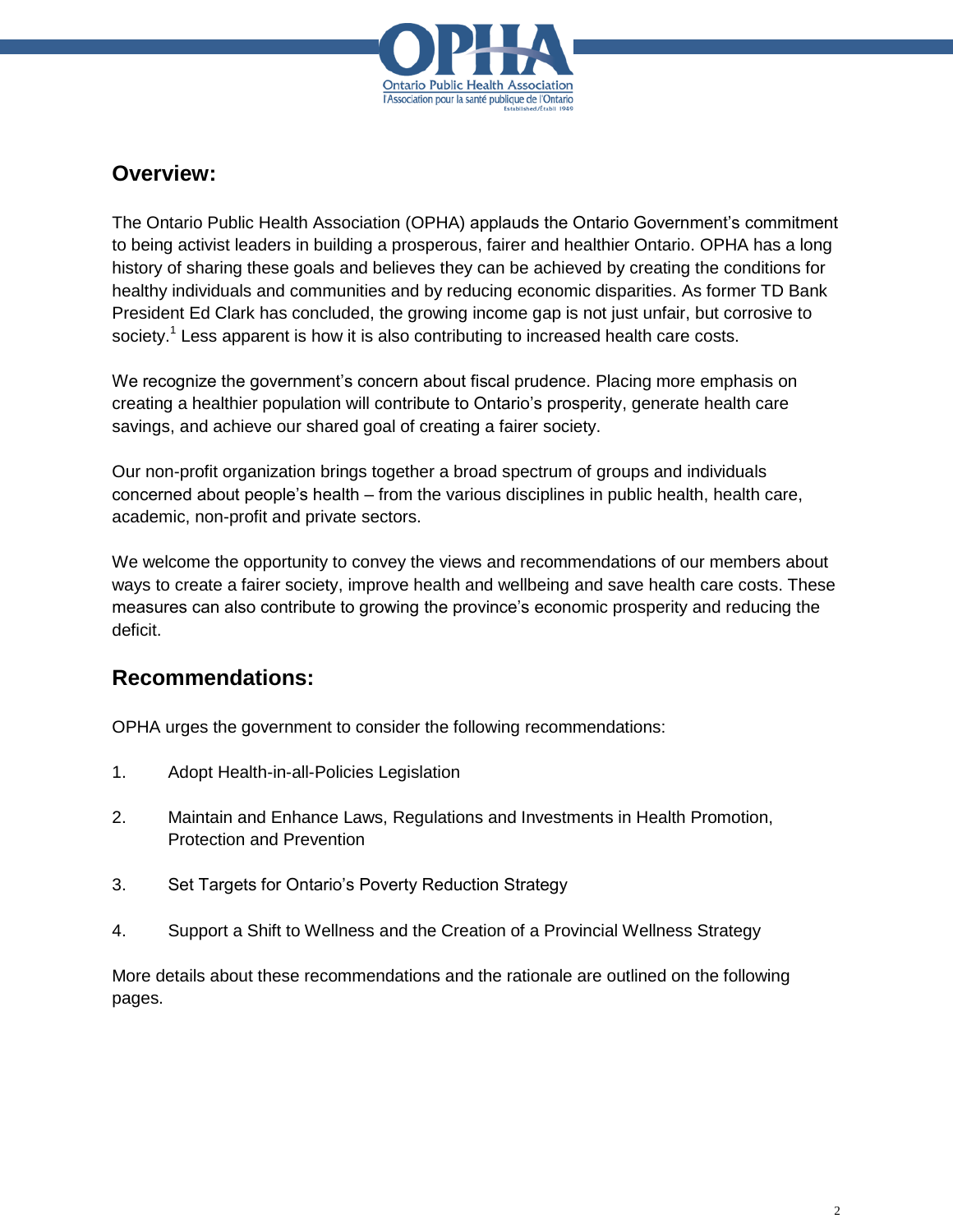

# **Rationale:**

### **1. Adopt Health-in-all-Policies Legislation**

A Health-in-all-Policies (HIAP) approach recognizes that public policies beyond health care have potential to impact the health of the population and therefore health care costs. HIAP allows governments to take an "upstream approach" to creating the conditions for better health. It starts by adopting legislation that would require each provincial ministry to **assess** any new policies, legislation, regulations and programs for their possible effects on the population's health and well-being prior to their adoption and implementation.

The health consequences would be assessed at each phase - from research, analysis, planning and decision making. This type of review can help mitigate any potential harms, optimize health outcomes and contribute to real savings in health care costs.

Quebec and British Columbia are already doing this as are various jurisdictions around the world. The World Health Organization identified Act Now BC, for example, as a best practice for health promotion and chronic disease prevention.<sup>2</sup>

The mandate letters issued by Ontario's Premier to each provincial minister already requires collaborative work across ministries. A HIAP or "whole of government" approach would formalize this system, strengthen its impact and effectiveness and contribute to achieving health equity. It would also do so within any budgetary framework that is set out, at a minimal expense.

### **2. Maintain and Enhance Laws, Regulations and Investments in Health Promotion, Protection and Prevention**

#### *Small Investment, Big Impact*

Within MOHLTC's almost \$50B annual budget, only some \$744M goes to support Ontario's 36 public health units and under \$400M supports health promotion strategies–amounts that have stayed relatively comparable over the past several years.

Ontario's 2014 budget called for a "shift of spending…to where Ontario will get the best value for our health care dollars". Yet among the nine of last year's new measures related to health, only one dealt with a public health focus – the integration of dental services to change the way health care services are funded.

With its mandate to protect and enhance health, prevent the onset of disease and premature death of Ontarians at all stages of life, public health is well placed to take an upstream approach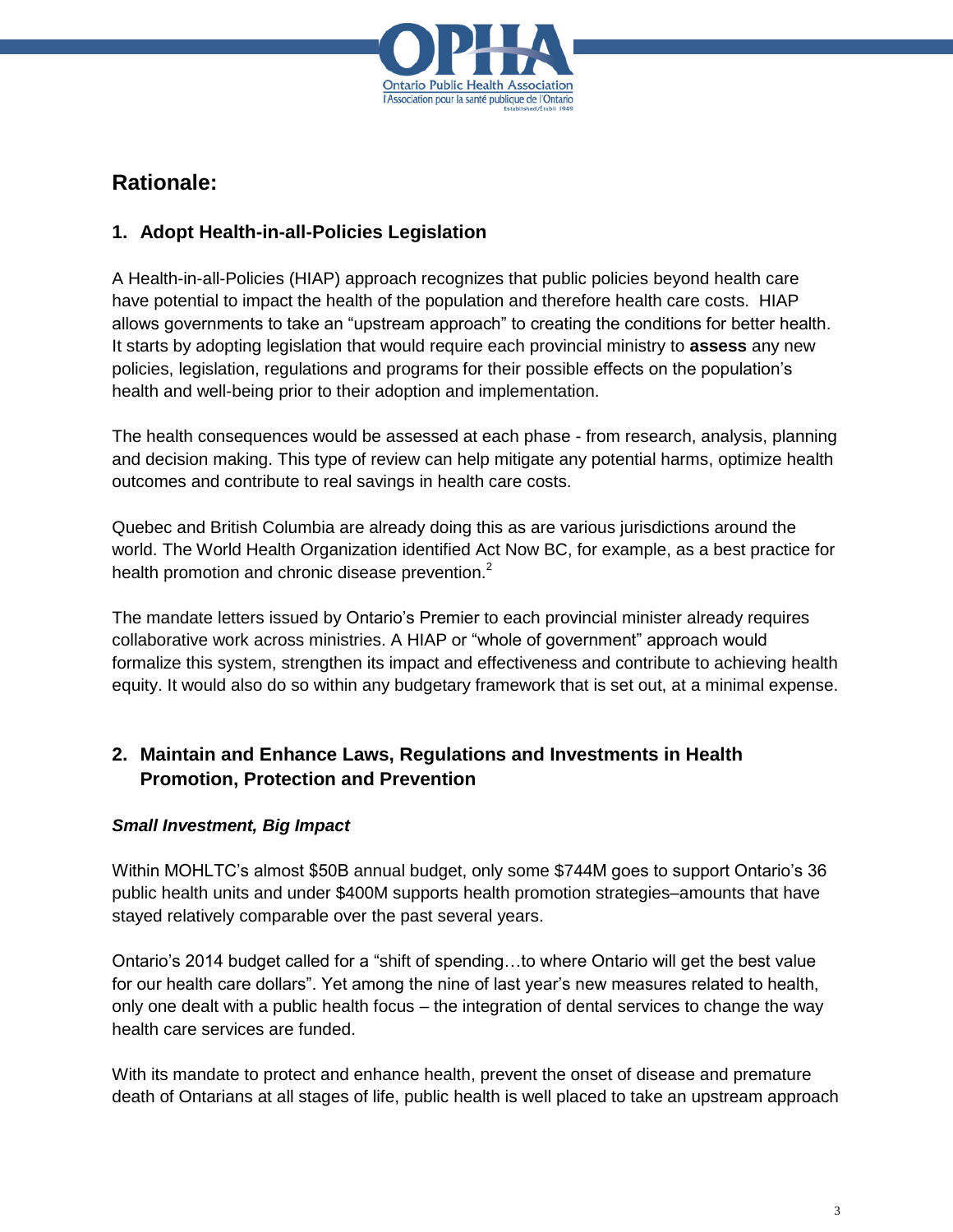

and tackle the underlying determinants of health and illness. Public health units (PHUs) are uniquely and strategically located for working with various sectors to advocate for, raise awareness about and collaborate with others at the local level to reduce the effects of the social determinants of health. For example, they have been convening cross–sectoral action groups to tackle issues ranging from school health, poverty reduction, food security, the built environment, workplace health to health and the environment.

In addition, PHUs are tracking and containing infectious diseases; preventing chronic diseases, injuries and substance abuse; promoting healthy child development, and family, community and environmental health; and, engaging in emergency preparedness and management.

As your government implements its commitment to achieve a balanced budget by 2017-18 and reviews the role of LHINS, CCACS and PHUs, protect and enhance current funding for health promotion and public health as a frugal investment. Experts have noted that Ontario has fallen behind British Columbia and Quebec when it comes to population health outcomes and per capita spending on public health and prevention strategies.  $3$  These areas warrant further investment.

#### *Regulations Can Save Lives and Health Care Costs*

Many government laws and regulations such as those dealing with tobacco control, road safety to the price and accessibility of alcohol protect and promote Ontarians health.

We are heartened by the introduction of new measures, for example, on tobacco use restrictions, The Making Healthier Choices Act 2014, distracted driving as well as the continued support for existing health related regulations such as those controlling the sale and distribution of alcohol. With pressure to support greater consumer choice, the costs or harms of alcohol misuse, estimated in 2002 at \$14.6 billion annually in health care and social costs at a national level, are too often overlooked.<sup>4</sup>

#### *Health Promotion Strategies Save Health Care Costs*

There are potential savings to be achieved by reducing injuries and various chronic diseases. In 2012, for example, the Ontario Auditor General called on MOHLTC to enhance the focus on diabetes prevention and early detection, to "assess whether an investment of only 3% in prevention was effective, develop comprehensive strategies and assess strategies used in other provinces." Unfortunately, the AG's 2014 report noted its recommendations were still in the process of being implemented.

It is estimated that 1.46 million people in Ontario are living with diabetes; this is expected to increase to 2.2 million over the next decade. As experts have concluded that over 50% of type 2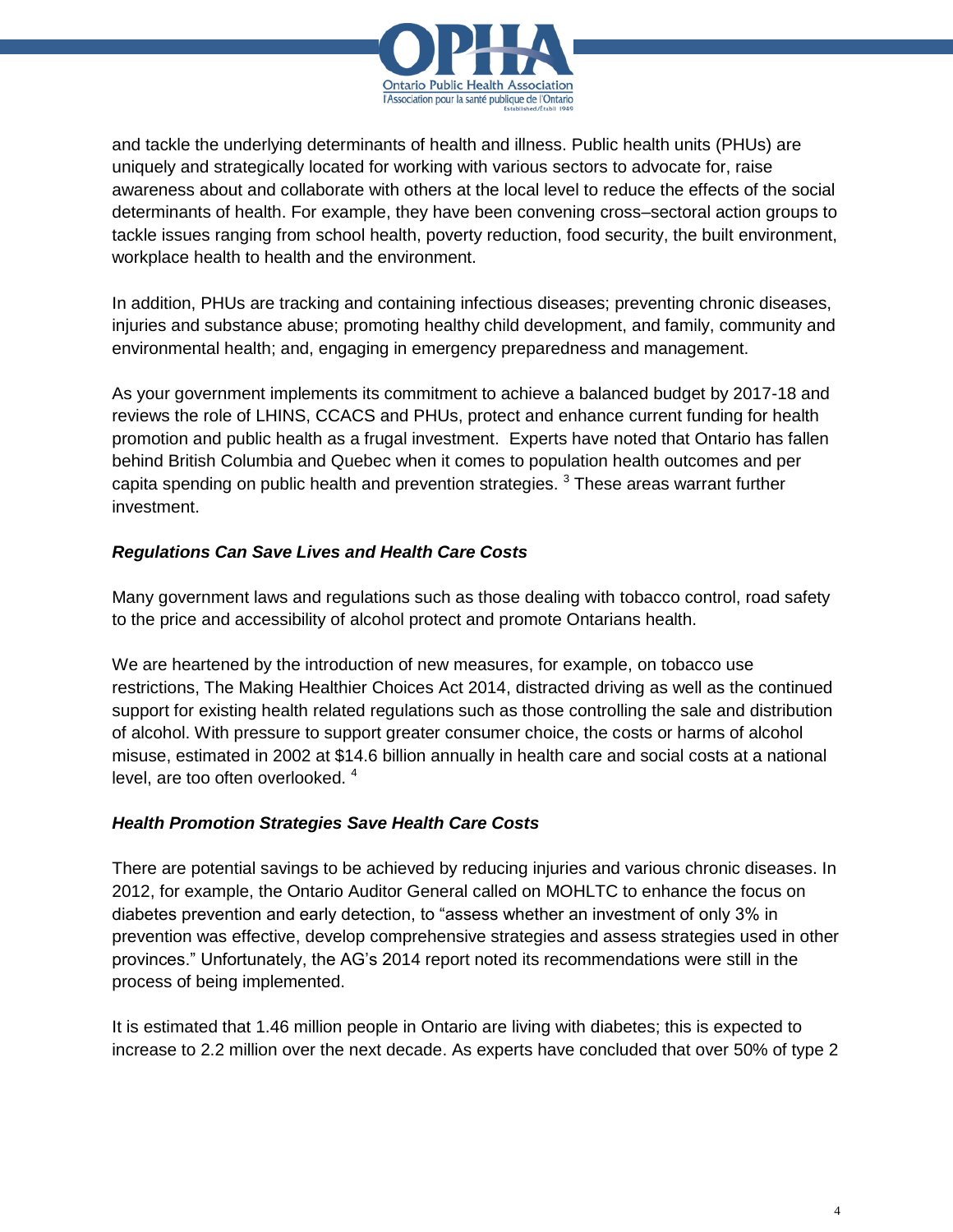

diabetes could be prevented or delayed, current prevention investments should be maintained and more aggressive efforts made to shift to a more upstream approach.  $^5$ 

Ontario's investments through the Tobacco Control Act and Smoke-free Ontario Act, for example, have resulted in a decline of smoking prevalence from 50 per cent in the 1960's to about 18 per cent today. <sup>6</sup> The Smoke-free Strategy represents one of Ontario's few comprehensive health promotion strategies. With approximately 13,000 Ontarians dying each year from tobacco use  $^7$  and the reduction in smoking rates slowing, continued as well as enhanced investments are needed to support new initiatives (e.g. comprehensive cessation services) and make further gains.

#### *Oral Health Investments Can Take a Bite Out of Emergency Care Costs*

Consider the potential savings of extending public oral health programs to low-income adults or supporting a provincial water fluoridation program. In 2012, for example, there were almost 58,000 visits to hospital Emergency Rooms (ER) for oral health problems across Ontario. The Association of Ontario Health Centres estimated the total cost for dental visits to ER in Ontario in 2012 was at least \$30 million.<sup>8</sup> Despite these expenditures, dental issues are not necessarily being solved nor are the root causes being addressed. Many people are using costly acute care ER because they cannot afford dental treatment.

Quebec's provincial water fluoridation program was found in a 2013 study to be the most effective means of preventing caries and reducing oral health inequalities, saving some \$71.05– \$82.83 per person in dental costs for each dollar invested.<sup>9</sup> Ontario's former Chief Medical Officer of Health, in her 2012 report, *Oral Health - More than Just Cavities*, recommended a review of policies and mechanisms to ensure that all Ontarians have access to optimally fluoridated drinking water.

### *3. Set Targets for Ontario's Poverty Reduction Strategy*

Health is more than health care - over 50% of one's health status is attributed to factors outside the health care system, to the social determinants of health – income, education and early childhood development to name but a few. . In 2009, the Senate Sub-Committee on Population Health noted that, "poor health outcomes are more likely among: children and families living in poverty; the working poor; the unemployed/ underemployed; those with limited education and/or low literacy; Aboriginal and remote populations; newcomers; persons suffering from social exclusion; the homeless; and those who have difficulty securing affordable housing."<sup>10</sup>

Your government has already taken critical steps to reduce poverty and increase income security- investments in all day kindergarten, increasing minimum wage and wages for early child care workers and the development of a provincial pension plan. These provide an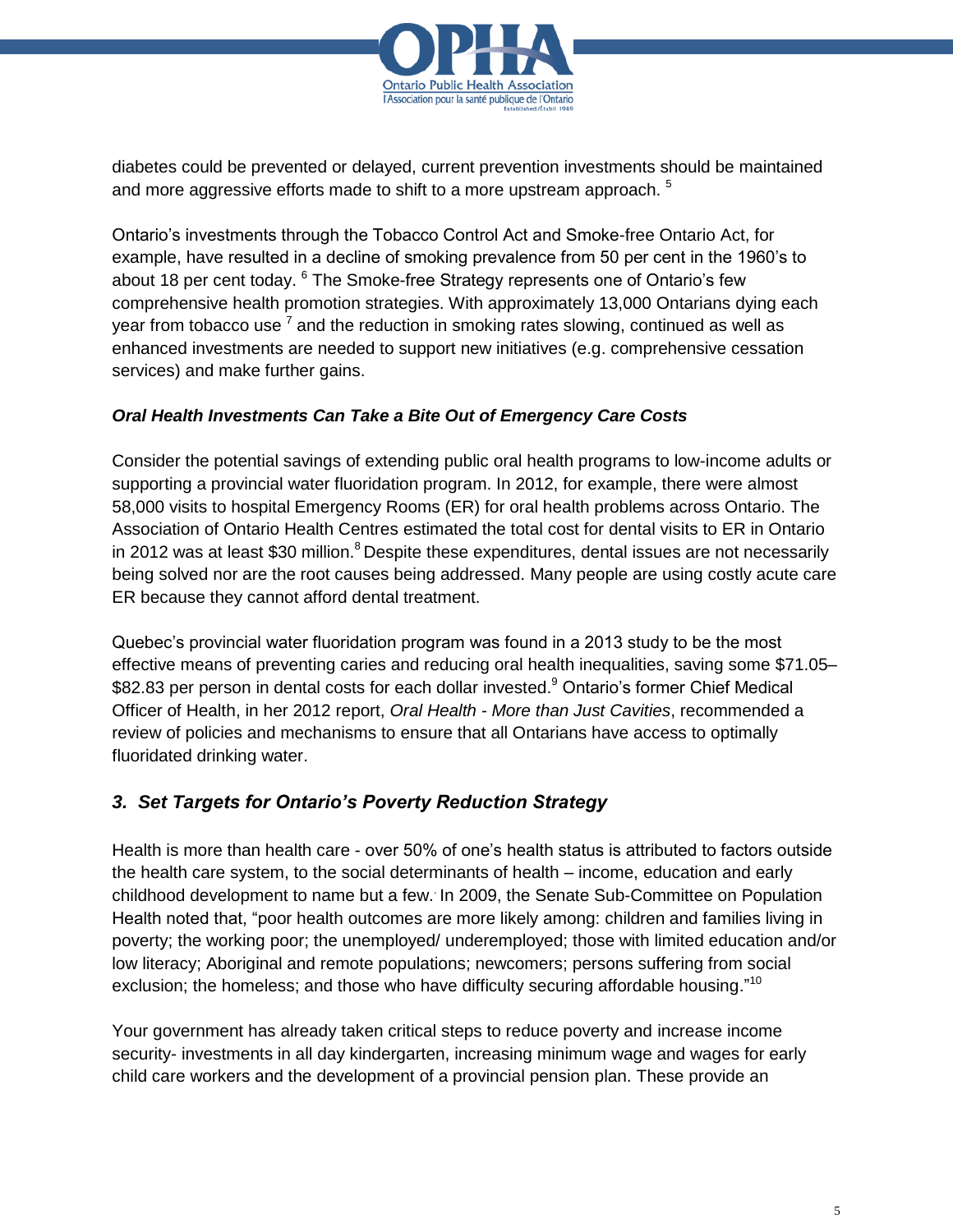

important foundation for promoting health and fairness and we urge your government to go further.

Minister Hoskins remarked during the release of his new health plan that "health is the bedrock of social progress". While a high quality health care system is fundamental, a shift is needed so that more emphasis is placed on health protection, prevention, health promotion and wellness and, most importantly, addressing the factors that most significantly contribute to health.

It's been said that that "an ounce of prevention is worth a pound of cure". Investing in prevention is an investment in those conditions that create and support a fairer and healthier Ontario affordable housing, adequate income that provides the resources needed for health, education and skill development across the lifespan, good jobs, healthy and safe working conditions and child care to support families' participation in the workforce.

Experts have concluded that more gains can be made in improving health through decreasing economic disparities than investing in health care.<sup>11</sup> For example, if all Ontarians had the same health as Ontarians with higher income, an estimated 318,000 fewer people would be in fair or poor health… and there would be an estimated 3,373 fewer deaths each year among Ontarians living in metropolitan areas $12$ 

A December 2014 OECD Report on Inequality and Growth noted that, "when income inequality rises, economic growth falls (and) tackling inequality can make our societies fairer and our economies stronger". It concluded that "policies that can limit or reverse inequality may not only make societies fairer, but also wealthier". <sup>13</sup> A 2012 Conference Board of Canada report on this topic went further by noting that income inequality has increased over the last 20 years; this reality "can diminish economic growth"… "undermine social cohesion" and raises "questions about fairness and social justice". <sup>14</sup>

Targeted investments under Ontario's Poverty Reduction Strategy can save health care costs in the long-term will also improving health, economic and societal outcomes.

### **4. Support a Shift to Wellness and the Creation of a Provincial Wellness Strategy**

Investing in comprehensive health promotion strategies, upstream policies and programs that will help to prevent chronic disease, can reduce demand on the health care system and help save hundreds of millions of dollars in health care costs. It will improve the province's economic productivity and prosperity and the quality of life of every person in Ontario who can avoid preventable diseases.

OPHA is encouraged by the new Associate Minister of Health and Long-Term Care and Wellness' mandate to build a culture of health and community wellness, including supports and programs, to help people stay healthy. Comprehensive strategies are needed that can create the conditions for achieving health and wellness and remove barriers created by income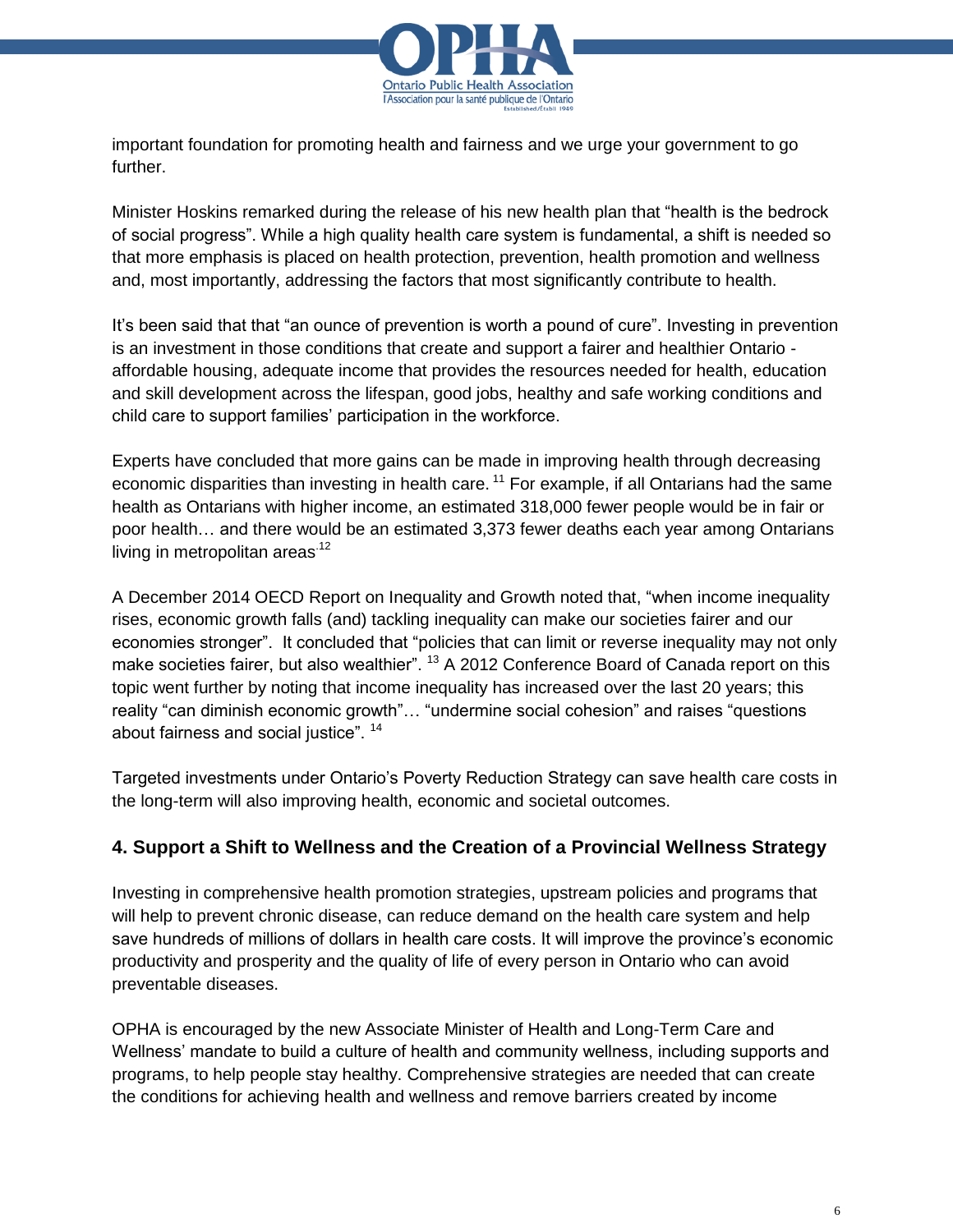

disparities and other factors (e.g. access to affordable and nutritious food, affordable and safe housing, employment and working conditions).

The business sector has also recognized the value of upstream approaches as well as the economic consequences of not doing so. Canada's TD Bank, for example, in a 2010 report entitled, "Charting a Path to Sustainable Health Care in Ontario", predicted that if Ontario does not start investing in health promotion, policies and programs to prevent chronic disease instead of just focusing on treatment, health care costs could take up 80 per cent of the province's budget by 2030. It concluded that a healthier population is less costly to serve, and prevention is a key part of a more sustainable health system in Ontario.<sup>15</sup> The 2012 Drummond Commission on the Reform of Ontario's Public Services also arrived at a similar conclusion. <sup>16</sup>

# **Conclusion**

A shift to prevention and upstream approaches can offer significant savings, contribute to Ontarians health and wellbeing and help build a fairer and more prosperous society.

OPHA's members come from various backgrounds, disciplines and sectors. They have been leading change in their communities on issues such as tobacco control, poverty reduction, diabetes prevention, increased access to oral health care, immunization, supporting children and families, food security, climate change and designing walkable communities, among others.

We welcome the opportunity to work with your government to build on these successes to create positive change by improving health, reducing disparities while strengthening Ontario's economic prosperity and the quality of life of its residents.